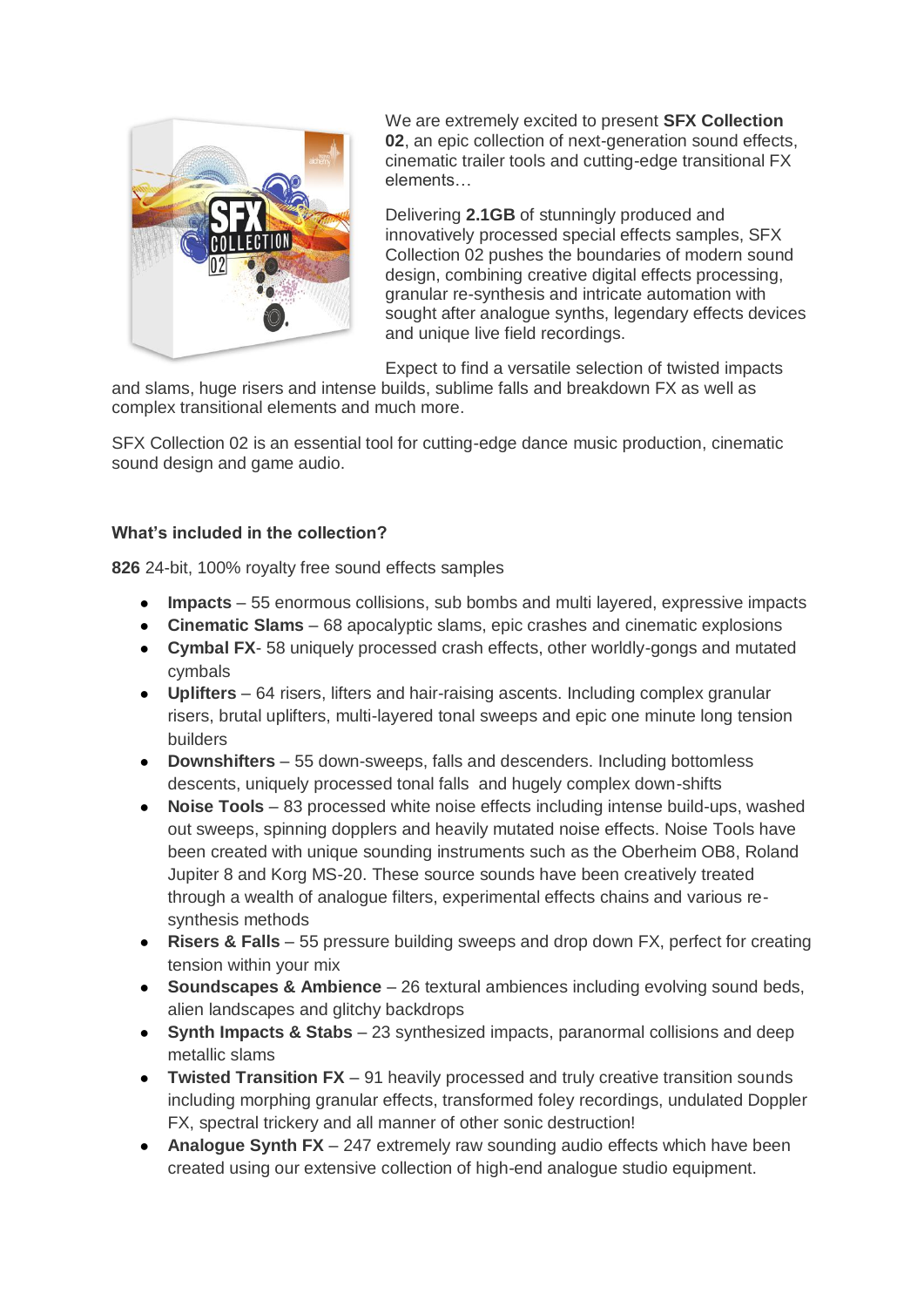Divided into sub categories such as 'bass drops' 'jupiter 8 fx' 'miscellaneous' and 'noise' this folder hosts a vast selection of powerful 'dry' analogue FX material – great for layering, further effecting and creating your own unique sound effects from! Expect huge dubstep style bass drops, subs and power downs, monstrous Jupiter 8 FX workouts, experimental bleeps and drones and a huge selection of powerful filtered noise sweeps and atmospheres

*Note: We have taken on board customers' feedback and have deliberately stayed clear from using excessive reverb effects and tempo-synced delays. This allows room for your own reverb and time-based effects to be applied*

#### **Kit List**

- Roland Jupiter 8
- Korg MS-20
- Future Retro XS
- Arp Odyssey
- Oberheim OB8
- Nord 3
- Moog Voyager + CV Expanders / Moogerfoogers
- Access Virus TI
- Schippmann Ebbe und Flut
- Oto Machines Biscuit
- Eventide DSP-7000
- Eventide DSP-4500
- Eventide H3000
- GRM Tools V3
- Cecilia Csound
- Soundtoys Native Bundle
- NI Reaktor
- Metasynth
- API Preamps & Compressors
- Empirical Labs Fatso
- Elysia Xpressor
- Thermionic Culture Vulture
- Additional equipment for Foley recording / live sound